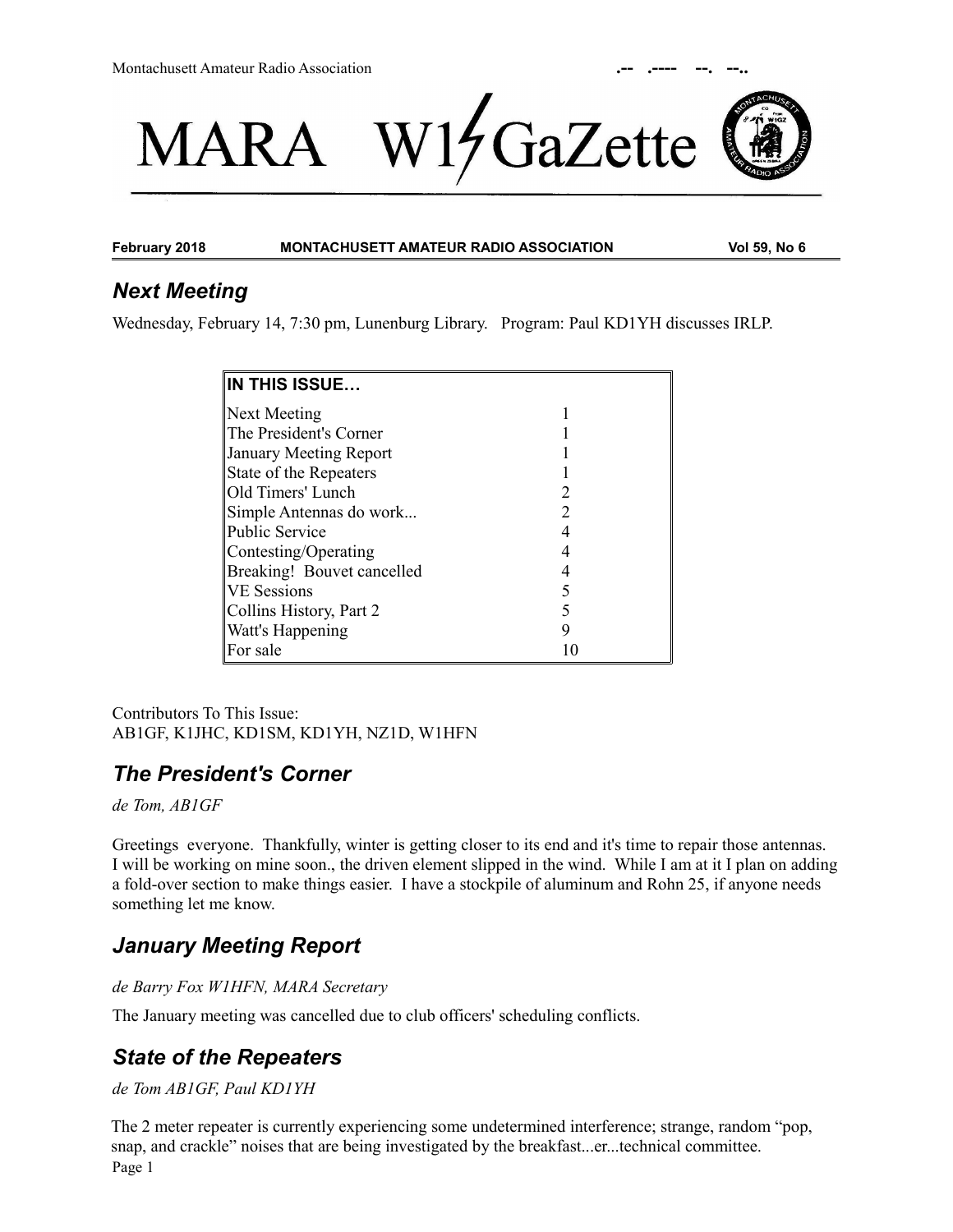#### *de Tom K1JHC*

Three members made it for lunch at our February gathering, Charlie KT1I, Barry W1HFN, and Tom K1JHC. Remember, young or old, all are welcome to join us. Come out and enjoy a good lunch and some friendly "eyeball" chatter.

# *Don't worry, simple antennas do work:*

## **Introducing the "MacGyver" Q'nD antenna**

*de Bill, NZ1D*

In the continuing vein of *I'M NOT A FLY FISHERMAN: or you don't need to spend your kids' inheritance on antennas*, I present my latest project: the "MacGyver" Q'nD (quick & dirty) HF antenna. As I wrote earlier, about my accidental OCF dipole, there are fishing purists and there are antenna purists. This design is not for antenna purists. In *Aerials II*, antenna guru Kurt N. Sterba, describing a dipole antenna made from two shopping carts and a Budwig connector, wrote, *"...if you can get power into metal, it will radiate. It will then spray off into the ionosphere."* This antenna will spray off into the ionosphere.

The MacGyver Q'nD antenna is (gasp!) non-resonant (yeah, I know, every antenna is resonant "somewhere"). Discussing antennas of non-resonant length, John Haerle, WB5IIR(SK) in *The Easy Way*  said, *Quit worrying about them....You just need a resonant antenna SYSTEM, consisting of antenna, feedline and a matching device."* In other words, you can make contacts with less than a "fly fisherman's" antenna if you can resonate the antenna system as a whole.

This antenna is made from a scrap piece of 22 awg wire taken from a discarded string of Xmas lights. It is configured as a 22-ft long inverted "L", a roughly 12-ft vertical section and a 10-ft flat top. Two 11-ft counterpoise wires strung on the ground provide the "image" antenna (the other half of the "dipole"). The feedline is 50 ft of RG-58 with the far end coiled into a 6-turn choke balun 4-1/4 in. dia. x 1-1/2 in. long. A short pigtail with bullet connectors allows quick disconnect on lawn service day.

The vertical portion is supported by slightly over 12-1/2 feet of assorted sections of PVC and CPVC pipe and various adapters, all scrounged from my junk box. (Rickety looking but it has so far survived gusts up to 30 knts.) The mount consists of an old discarded three-legged swivel chair base ballasted with four concrete sprinkler "donuts".

Ah, but does it work? Initial tests on 20 meters using an MFJ-941C antenna tuner showed an SWR of 1:1. Recent band conditions on 20 have been less than stellar but with 30 watts I did contact the Wisconsin net control on the Maritime Mobile Service Net. (I didn't try higher power because the 13.8 VDC power supply I used was rated at only 10A.)

Total cost: probably less than \$10 for pipe and bullet connectors. (Most of the fittings came in a box-full bought at a yard sale for 50 cents.) Wire was essentially free, as was the chair base. Remember, you never know what might work until you try it. With a similar antenna you will not be a big gun contestor, but you could be a little pistol. You will make contacts and you will have fun in the process.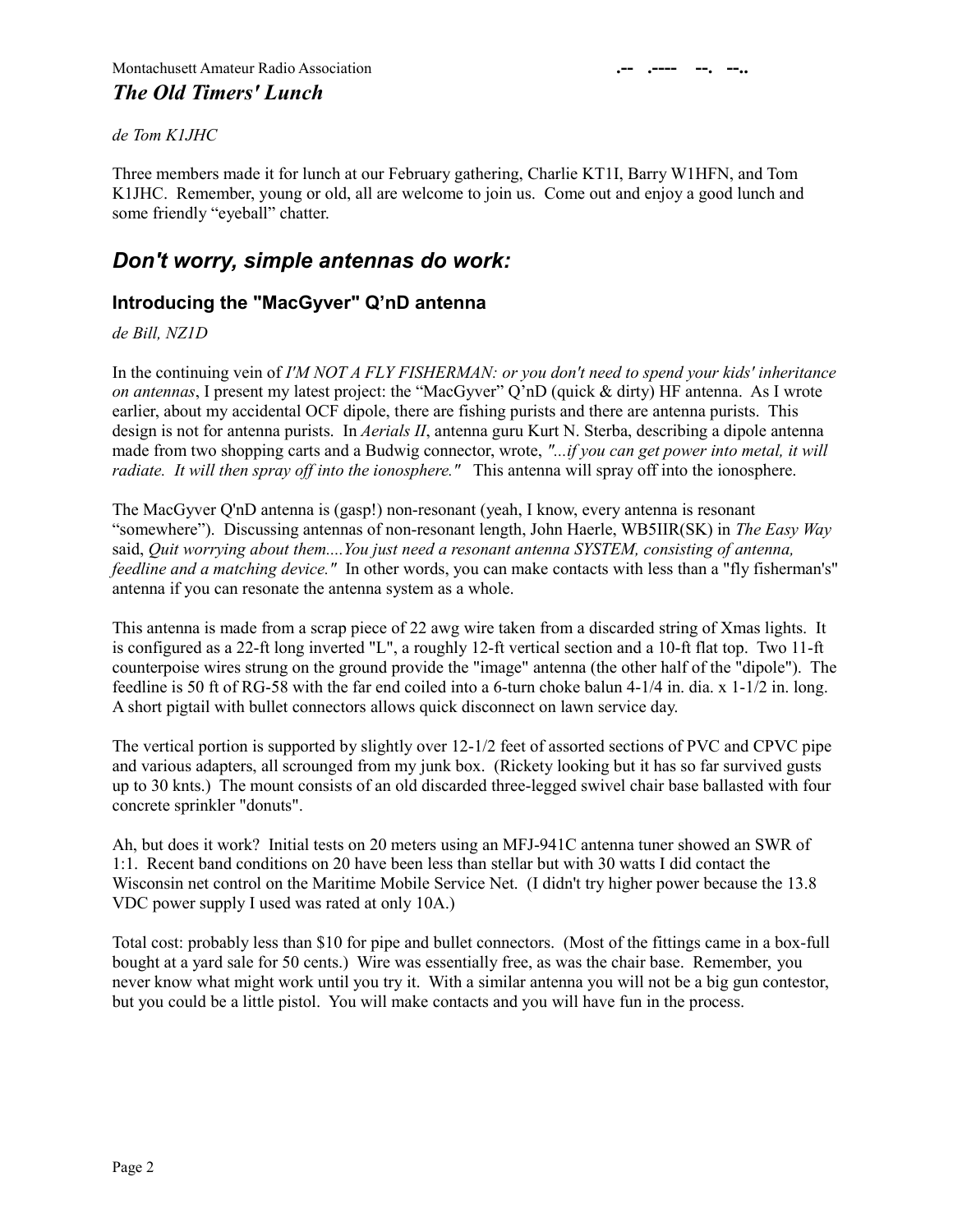**Montachusett Amateur Radio Association** 



*NZ1D's Q'nD inverted "L" antenna made from assorted scrap pvc and a handfull of #22 wire scavenged from Xmas lights. (NZ1D photo)*



*Note how a CPVC eared-elbow provides easy transition from vertical to flat-top on Q'nD inverted "L" antenna. (NZ1D photo)*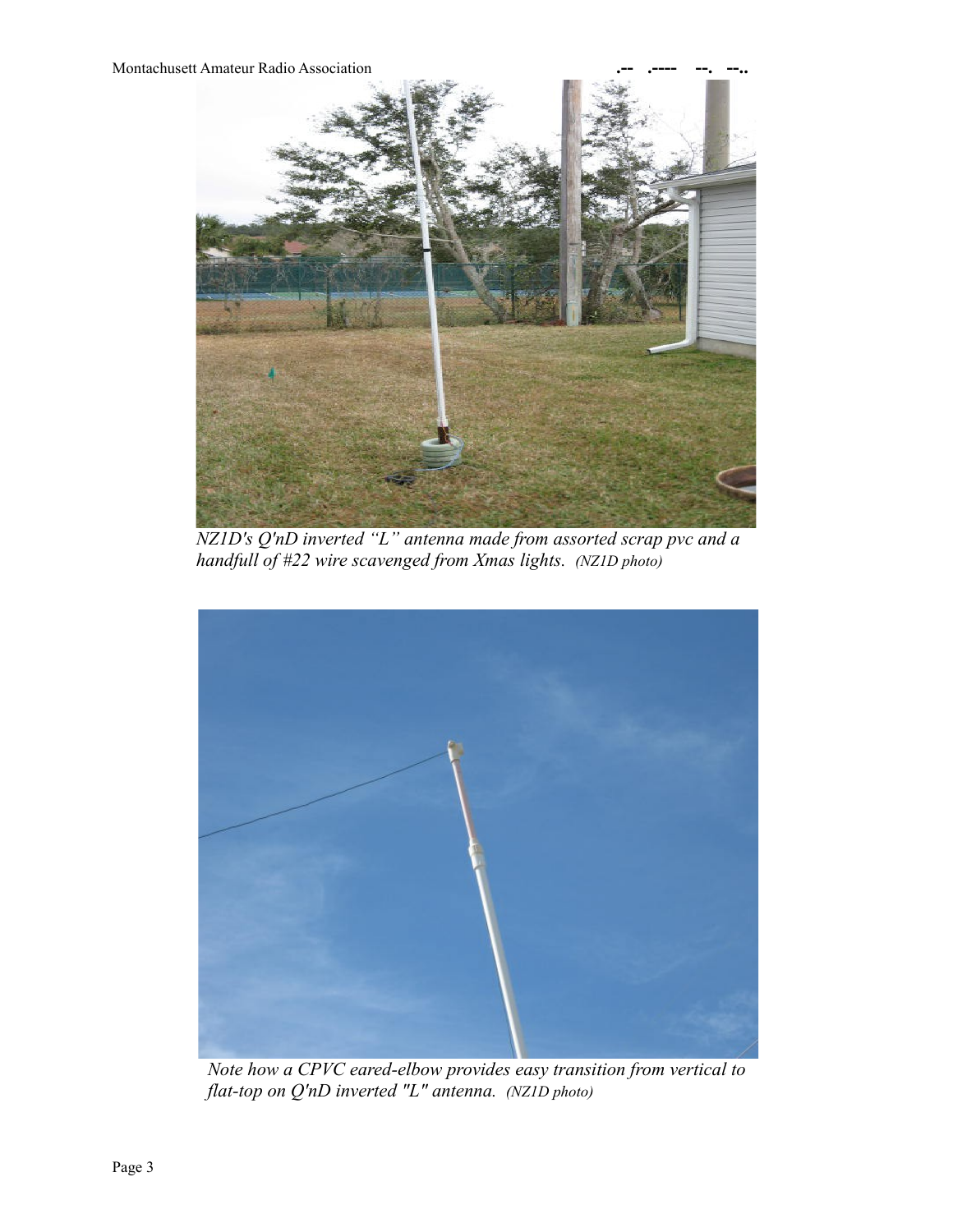*de Ralph, KD1SM, Tim W0TJP*

#### **2018 Boston Marathon.**

There are still volunteer opportunities for the Boston Marathon but the window is closing fast. Volunteer registration closes **Wednesday February 7th.** For volunteer information registration and information, please see:

#### **[http://www.baa.org/races/boston-marathon/event-information/volunteer](http://www.baa.org/races/boston-marathon/event-information/volunteer-information/volunteerregistration.aspx)  [information/volunteerregistration.aspx](http://www.baa.org/races/boston-marathon/event-information/volunteer-information/volunteerregistration.aspx)**

You don't need to specify any group name or passcode. Just make sure you request at least one ham radio assignment in your preferences. Once you get your application confirmation number, you're all set. If you're a returning volunteer, you'll be asked to provide your BAA Volunteer Loyalty Number. You should've received that in a separate e-mail from the BAA. There's also a tool to look it up on the BAA volunteer site. If you still have trouble finding it, or if you have any other questions about volunteer registration, or the 2017 Marathon generally, please get in touch: <mailto:contact@hamradioboston.org> anytime and we can help you out

#### *Register Now! The registration deadline is Wednesday, February 7, 2018.*

#### **Sunday Net Control operators needed**

*de Ray KB1LRL*

We still need more back-up Net Controls for the Sunday morning ARES net. This is great practice for operating in special events as well as emergency situations. Participation will be on an as needed basis but you will be guaranteed a slot so you can learn about this function. Just need one-half hour on Sunday. Give it a try! *[Please drop Ray an email if you're interested, Ed.].*

# *Contesting/Operating*

*[The following is just a sampling of the upcoming contests. See the ARRL Contest Calendar at [www.arrl.org/contests](http://www.arrl.org/contests) for more contesting information. For in-depth reporting on Amateur Radio contesting, you can subscribe to The ARRL Contest Update via your ARRL member profile e-mail preferences, Ed.]*

## *Breaking!...Bouvet DXpedition cancelled*

*de Bob – K4UEE, Ralph – K0IR, Erling – LA6VM*

#### 2000 UTC 3 February 2018:

During the last 72 hours we continued to experience the high winds, low clouds, fog, and rough seas that have prevented helicopter operations since our arrival at Bouvet. No improvement was predicted in the weather forecast for the next four days. Then, last night an issue developed in one of the ship's engines. This morning the captain of the vessel declared it unsafe to continue with our project and aborted the expedition. We are now on our long voyage back to Punta Arenas. As you might imagine the team is deeply disappointed, but safe. There is already talk about rescheduling the DXpedition.

#### February 10-11

FISTS winter Sprint CW,  $(10<sup>th</sup>$  only) CQ WW RTTY, SKCC Winter Sprintathon CW, Page 4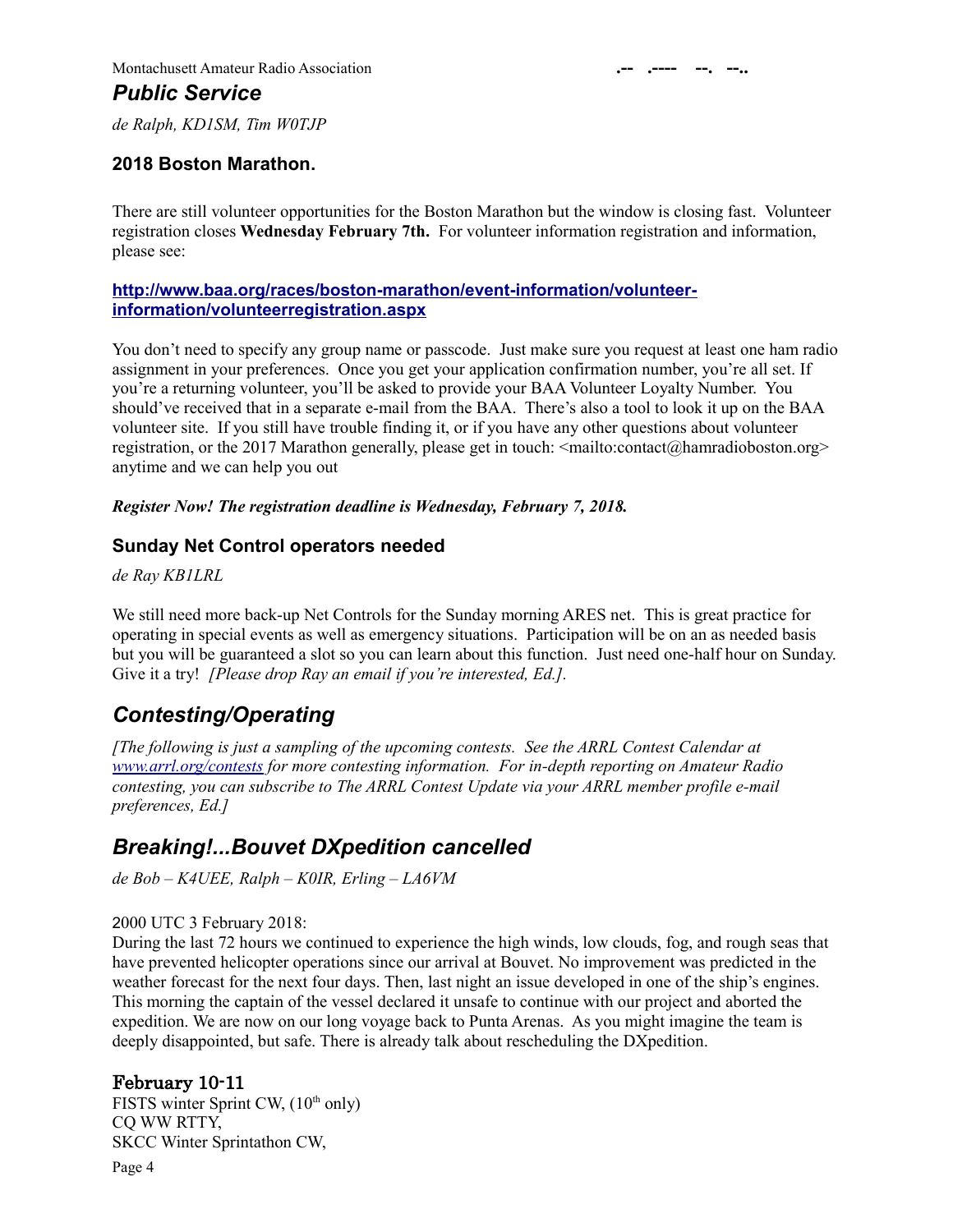Montachusett Amateur Radio Association **.-- .---- --. --..** OMISS QSO

February 14 NAQCC CW Sprint

February 17-18 ARRL DX Contest CW

February 23-25 CQ 160-m SSB

February 24 SC QSO NA QSO, RTTY

February 25-26 NC QSO

February 28 SKCC Sprint, CW

March 3-4 ARRL DX Contest SSB

# *VE Sessions*

*de Paul, KD1YH*

January 2018 VE Session had 3 candidates: 2 passed tech, 1 passed tech/general . As a reminder, the MARA VE Team schedules license exam sessions monthly on the 4th Wednesday. Pre-registration is requested, contact Paul KD1YH [kd1yh@arrl.net](mailto:kd1yh@arrl.net) . Sessions will be canceled if no one has registered by Sunday before the scheduled session. If the session is not canceled, walk-ins are welcome, so if you are interested in upgrading or know someone who is looking for an exam session, you may contact Paul at the last minute to see if the session is being held.

# *Collins History, Part 2*

*de Barry, W1HFN*

Collins equipment photos provided by W1HFN.

Collins is most famous for its S-Line TX/RX series and the KWM tranceivers. The S-Line series started with the 75S-1 RX and 32S-1 TX. One of the major advantages of the S-Line was the fact that it could be used in the transceive mode, i.e., the VFO in the RX was used to control the frequency of the TX.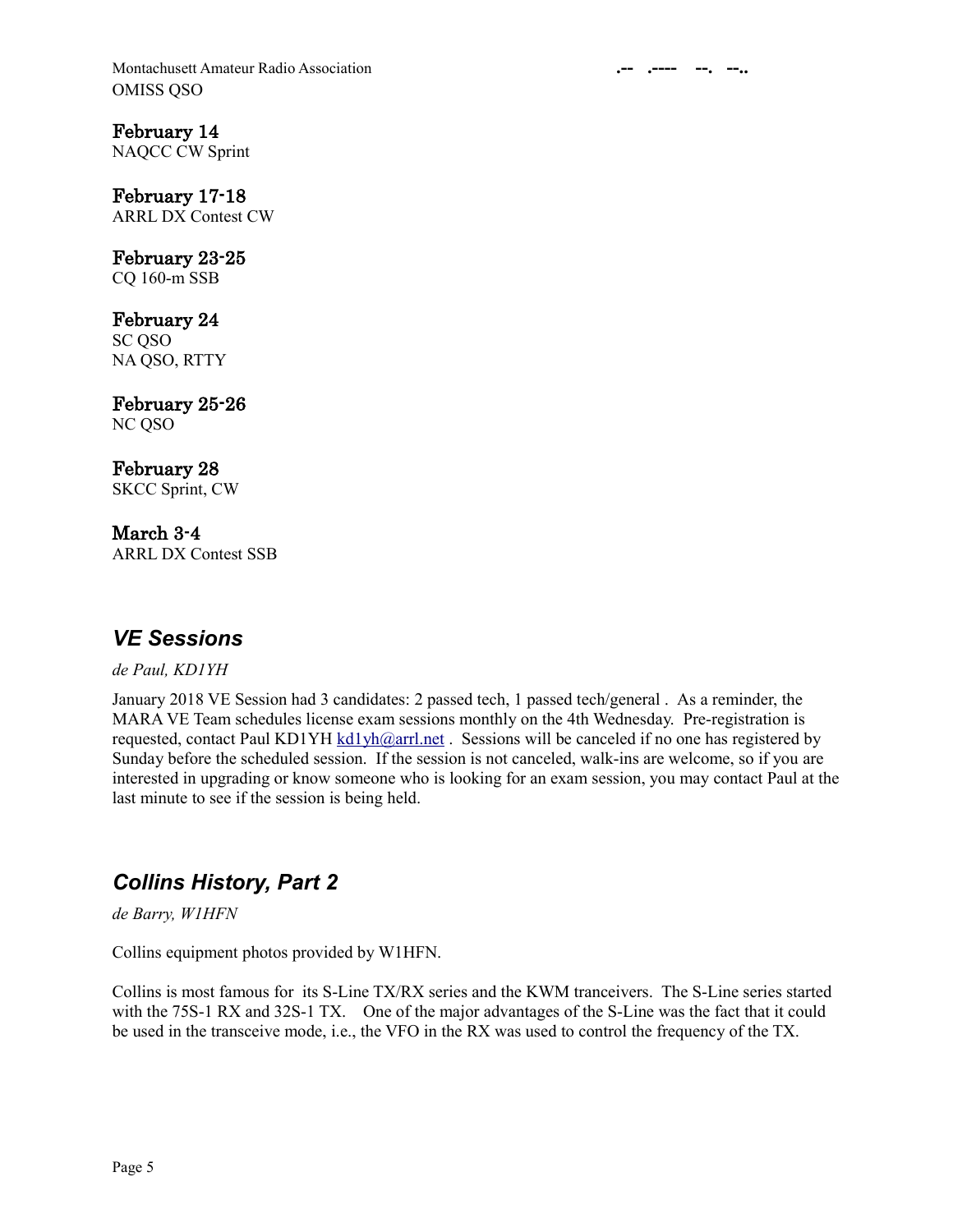**Montachusett Amateur Radio Association** 



*Collins S-line at VO2HA, Goosebay, Labrador, 1967. Barry W1HFN at the mike. (W1HFN photo)*

Yours truly at the Collins S-Line station at VO2HA, Goose Bay, Labrador in 1967. RX is 2nd from left, phone patch console center and TX on right. To the right of and behind the chair is the 30S-1 KW amp. Gene Senti, a brilliant engineer at Collins realized that many of the circuits of the RX were duplicated in the TX and with some judicious switching, one circuit could be used by both the RX and TX. The single box transceiver was born. Power out was 175W from a pair of 6146s.



The KWM-1 transceiver introduced by Collins in 1957 at a cost of \$770.00. Although aimed at the ham market, the military soon saw their value. A KWM-1 was on the infamous U2 flight of Francis Gary Powers when he was shot down over Russia.

The KWM-1 was superseded by the KWM-2, then the KWM-2A. The most obvious difference was the addition of a second crystal deck on the 2A, allowing coverage of all frequencies between 3.5 and 30 MHz, as opposed to the KWM-2 which was ham bands only.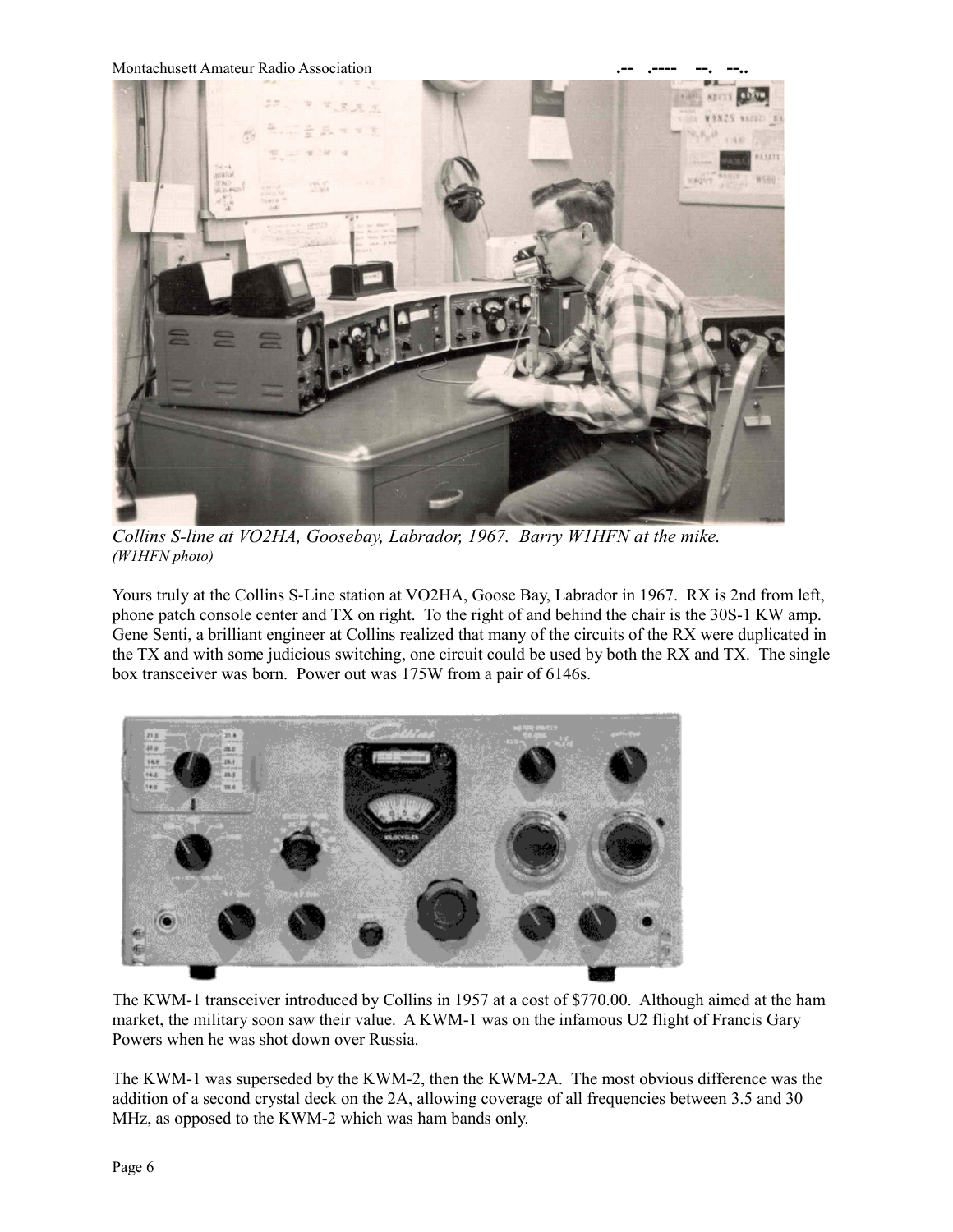

KWM-2, notice band switch knob frequencies



KWM-2A with addition band selection bezel and switch. When the switch was turned, a second set of blank windows appeared for the user to add frequencies outside of the ham bands, determined by added crystals under the chassis. Yours truly has one of these on "permanent loan" from its owner.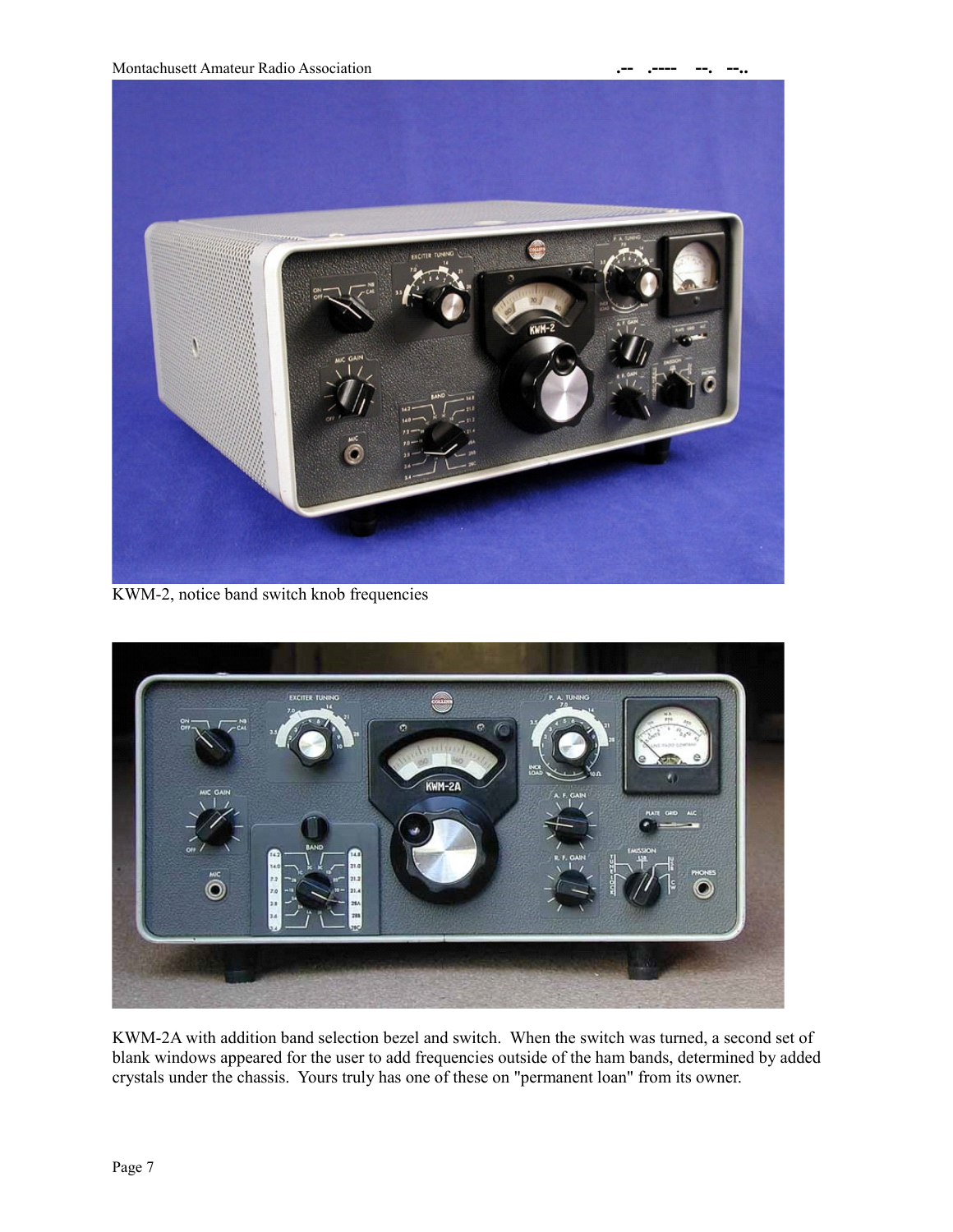#### **Montachusett Amateur Radio Association**

To keep the QRO guys happy, Collins introduced two amps, the 500W 30L-1 and the full KW 30S-1. I recently purchased a 30L-1 and am in the process or getting it on the air. The 30L-1 ran four 811As and the 30S-1 a 4CX1000A.



The 30L-1, table top amp, 38 pounds and runs on 115/230 VAC.



The 30S-1, floor standing, HEAVY, prefers 230VAC.

There are tons more info on the Collins Radio Company on the web, let Google be your friend. Page 8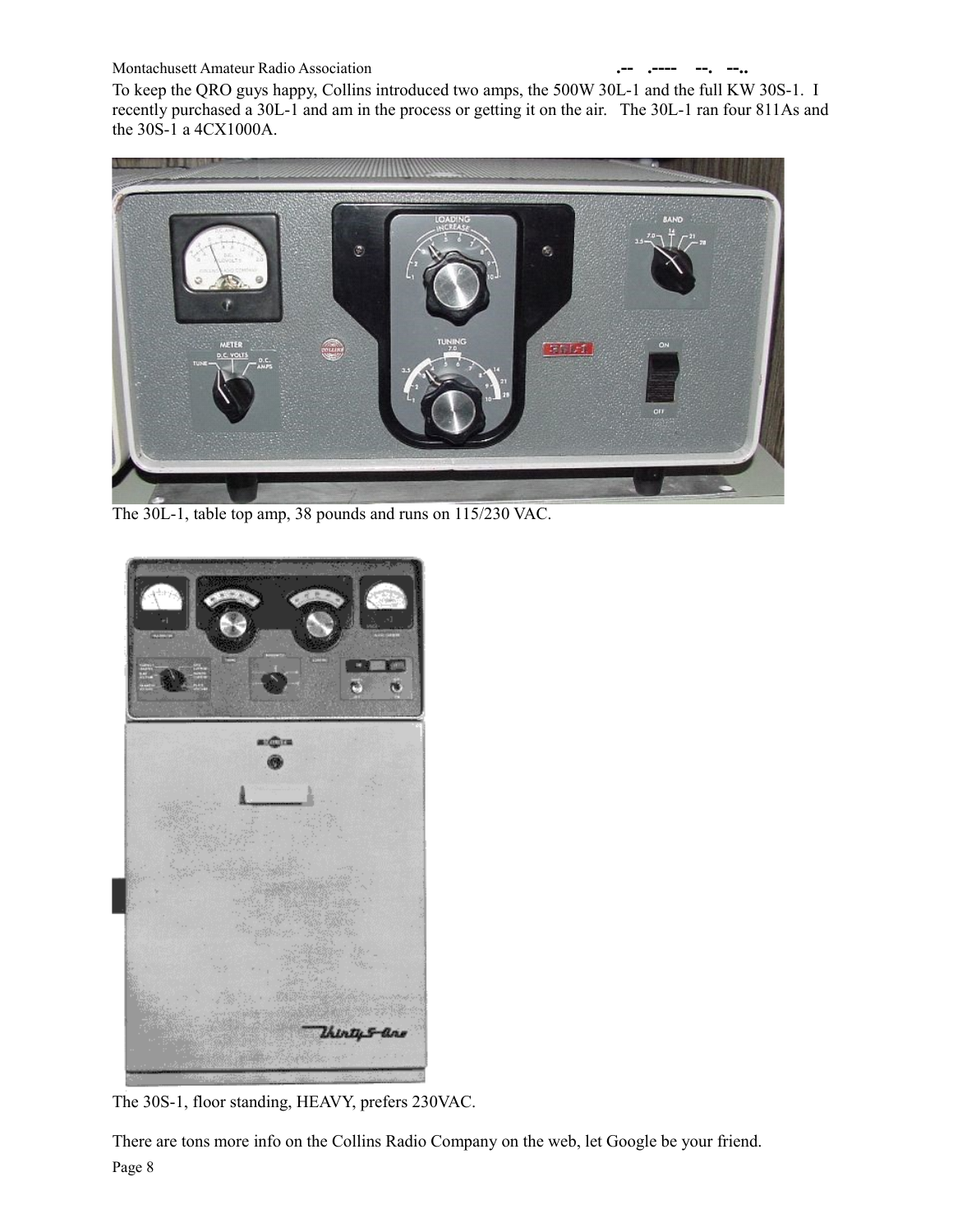### **The MARA W1/GaZette**

is published by the Montachusett Amateur Radio Association just prior to the monthly meeting. The newsletter is distributed free to members and friends of Amateur Radio. Contents copyright © 2017, MARA. Permission to use in other Amateur Radio publications with credit to MARA is hereby granted.

The deadline for materials to appear in the W1/GaZette is noon on the Sunday before the first Wednesday of the month.

#### **NEWSLETTER/PUBLIC RELATIONS STAFF:**

Newsletter Editor: Bill Wornham NZ1D, 352-751-4682 [nz1d@arrl.net](mailto:nz1d@arrl.net) Public Service: Tim W0TJP Webmaster: Paul Upham KD1YH Community Facebook page administrator: Pam Jodrey, KC1CHC, kc1chc@yahoo.com

### **MEMBERSHIP INFORMATION:**

Club Secretary: Barry Fox W1HFN Annual Dues: Regular \$25 Family \$30 Fixed income \$15 Meetings: 2nd Wednesday, 7:30pm September to June

Mailing address: MARA PO Box 95 Leominster, MA 01453

VE Team: KD1YH@arrl.net Web site: http://www.w1gz.org/

## **OFFICERS:**

Tom Antil, AB1GF President, thantil@comcast.net Erik Tkal, W1QED Vice President Barry Fox W1HFN Secretary, bwfox@comcast.net Gordon LaPoint, N1MGO Treasurer, n1mgo@arrl.net Charlie Cayen, KT1I Trustee, kt1i@arrl.net

MARA owns and operates three FM repeaters co-located on Burbank Hospital in Fitchburg. W1GZ on 145.45 (CTCSS 74.4), AB1GF on 224.34 MHz (CTCSS 103.5) and W1HFN on 927.5625 (-25 MHz) (CTCSS 74.4). The 2m repeater is also reachable via IRLP node 8433 and Echolink node 688832.

# *Watt's Happening*

#### Sundays, 0800 local 5330.5 (ch 1) USB

Western Mass Emergency 60M Net Alternate frequencies are 5346.5 (ch 2), 5366.5 (ch 3), 5371.5 (ch 4), and 5403.5 (ch 5).

## Sundays, 0830 local 3944

Western Mass Emergency Net. Alternate frequency is 3942 in case of QRN, QRM, or Page 9